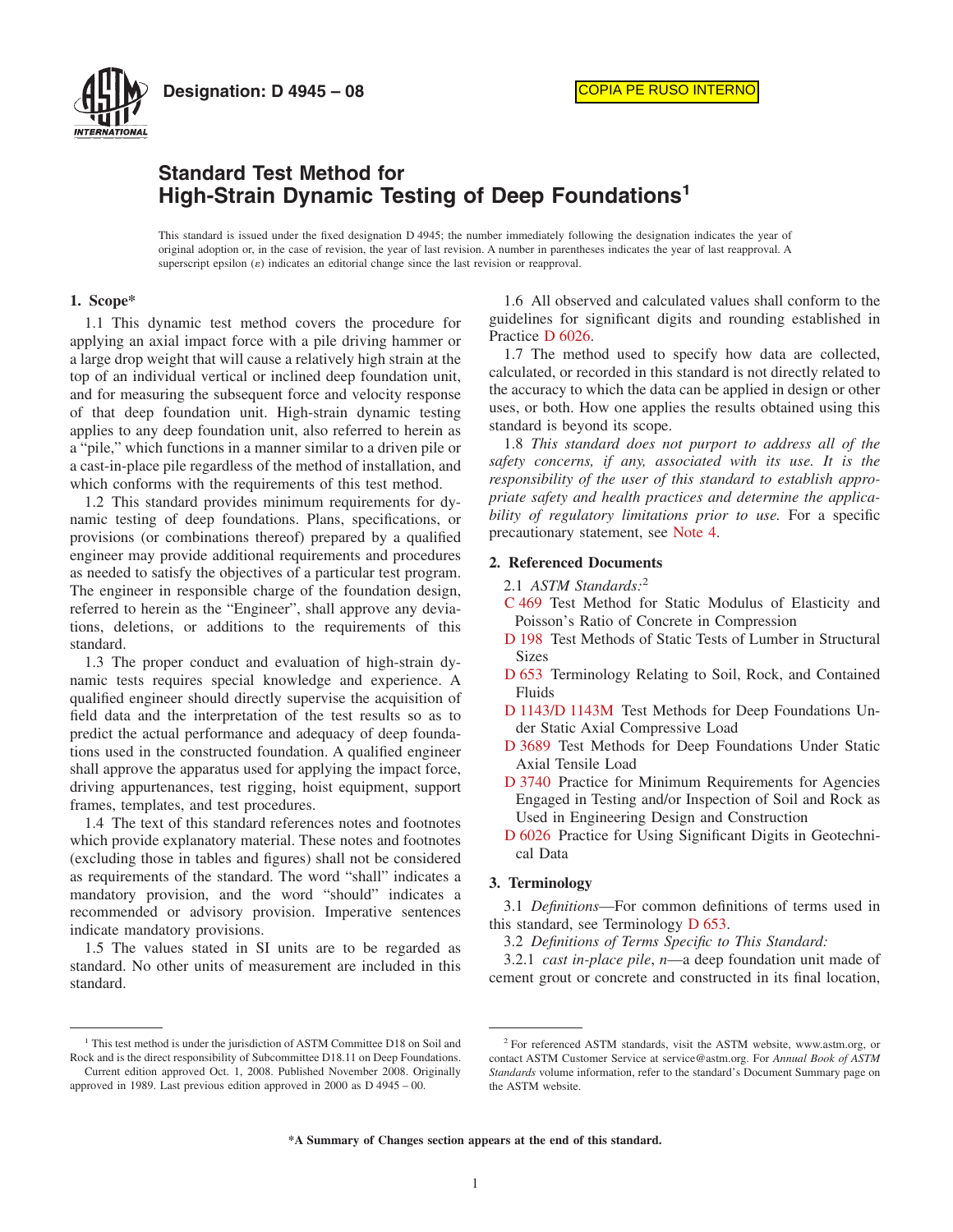for example, drilled shafts, bored piles, caissons, auger cast piles, pressure-injected footings, etc.

3.2.2 *deep foundation*, *n*—a relatively slender structural element that transmits some or all of the load it supports to the soil or rock well below the ground surface, that is, a driven pile, a cast-in-place pile, or an alternate structural element having a similar function.

3.2.3 *deep foundation cushion*, *n*—the material inserted between the helmet on top of the deep foundation and the deep foundation (usually plywood).

3.2.4 *deep foundation impedance*, *n*—a measure of the deep foundation's resistance to motion when subjected to an impact event. Deep foundation impedance can be calculated by multiplying the cross-sectional area by the dynamic modulus of elasticity and dividing the product by the wave speed. Alternatively, the impedance can be calculated by multiplying the mass density by the wave speed and cross-sectional area.

$$
Z = (EA / c) = \rho cA \tag{1}
$$

where:

*Z* = impedance,

 $E =$  dynamic modulus of elasticity,

*A* = cross-sectional area,

*c* = wave speed, and

 $\rho$  = mass density.

3.2.5 *driven pile*, *n*—a deep foundation unit made of preformed material with a predetermined shape and size and typically installed by impact hammering, vibrating, or pushing.

3.2.6 *follower*, *n*—a structural section placed between the impact device and the deep foundation during installation or testing.

3.2.7 *hammer cushion*, *n*—the material inserted between the hammer striker plate and the helmet on top of the deep foundation.

3.2.8 *impact event*, *n*—the period of time during which the deep foundation is moving due to the impact force application. See [Fig. 1.](#page-1-0)

3.2.9 *impact force*, *n*—*in the case of strain transducers*, the impact force is obtained by multiplying the measured strain  $(\varepsilon)$ with the cross-sectional area (*A*) and the dynamic modulus of elasticity (*E*).

3.2.10 *mandrel*, *n*—a stiff structural member placed inside a thin shell to allow impact installation of the thin section shell.

3.2.11 *moment of impact*, *n*—the first time after the start of the impact event when the acceleration is zero. See [Fig. 1.](#page-1-0)

3.2.12 *particle velocity*, *n*—the instantaneous velocity of a particle in the deep foundation as a strain wave passes by.

3.2.13 *restrike, n or v*—the redriving of a previously driven pile, typically after a waiting period of 15 min to 30 days or more, to assess changes in ultimate axial compressive static capacity during the time elapsed after the initial installation.

3.2.14 *wave speed*, *n*—the speed with which a strain wave propagates through a deep foundation. It is a property of the deep foundation composition and for one-dimensional wave propagation is equal to the square root of the quotient of the Modulus of Elasticity divided by mass density:  $c = (E/\rho)^{1/2}$ .

#### **4. Significance and Use**

4.1 Based on the measurements from strain or force, and acceleration, velocity, or displacement transducers, this test method obtains the force and velocity induced in a pile during an axial impact event (see [Figs. 1 and 2\)](#page-1-0). The Engineer may analyze the acquired data using engineering principles and judgment to evaluate the integrity of the pile, the performance of the impact system, and the maximum compressive and tensile stresses occurring in the pile.

<span id="page-1-0"></span>4.2 If sufficient axial movement occurs during the impact event, and after assessing the resulting dynamic soil response along the side and bottom of the pile, the Engineer may analyze



**FIG. 1 Typical Force and Velocity Traces Generated by the Apparatus for Obtaining Dynamic Measurements**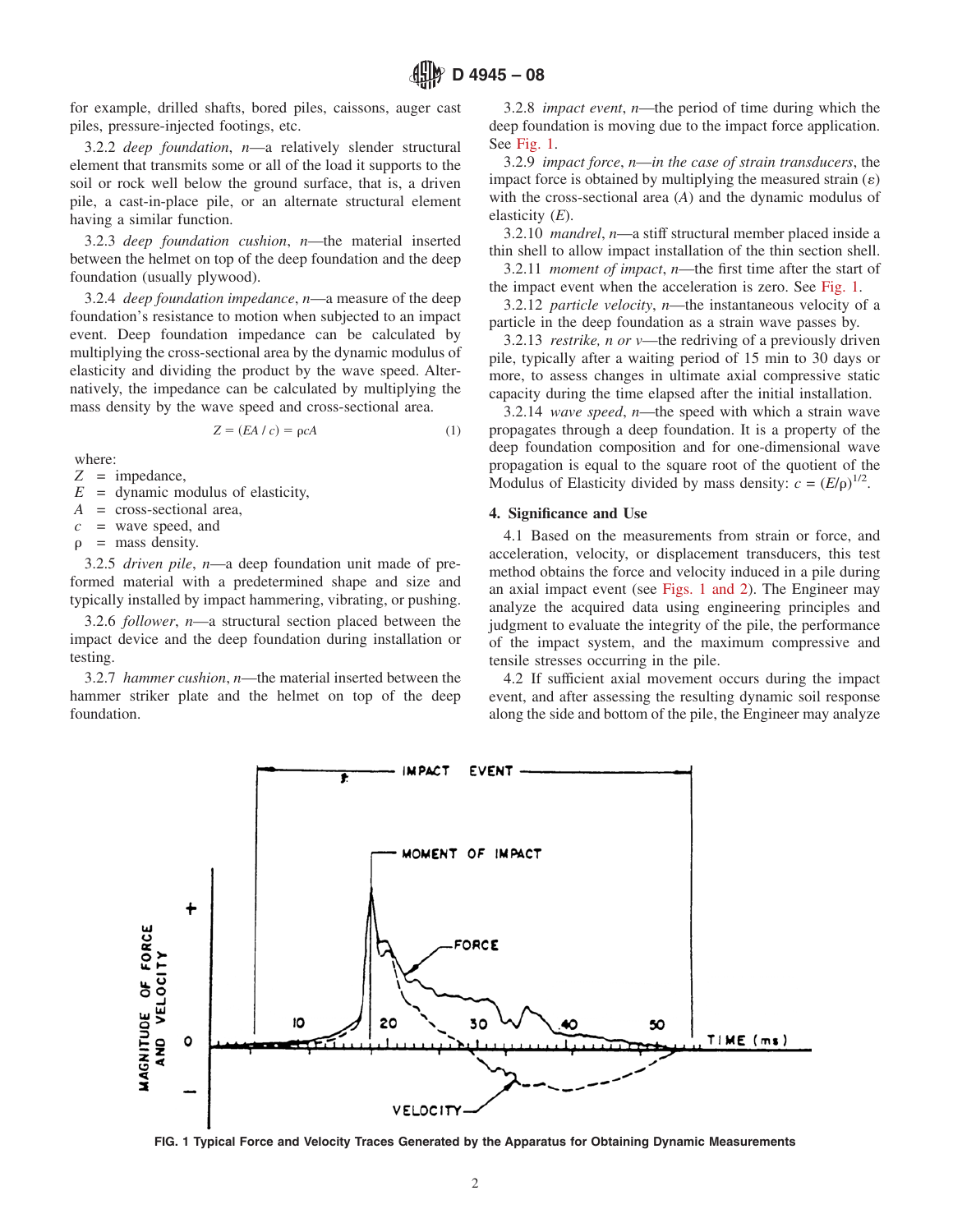

**FIG. 2 Typical Arrangement for High-Strain Dynamic Testing of a Deep Foundation**

the results of a high-strain dynamic test to estimate the ultimate axial static compression capacity (see [Note 1\)](#page-2-3). Factors that may affect the axial static capacity estimated from dynamic tests include, but are not limited to the: *(1)* pile installation equipment and procedures, *(2)* elapsed time since initial installation, *(3)* pile material properties and dimensions, *(4)* type, density, strength, stratification, and saturation of the soil, or rock, or both adjacent to and beneath the pile, *(5)* quality or type of dynamic test data, *(6)* foundation settlement, *(7)* analysis method, and *(8)* engineering judgment and experience. If the Engineer does not have adequate previous experience with these factors, and with the analysis of dynamic test data, then a static load test carried out according to Test Method D 1143 should be used to verify estimates of static capacity and its distribution along the pile length. Test Method D 1143 provides a direct and more reliable measurement of static capacity.

NOTE 1-The analysis of a dynamic test will under predict the ultimate axial static compression capacity if the pile movement during the impact event is too small. The Engineer should determine how the size and shape of the pile, and the properties of the soil or rock beneath and adjacent to the pile, affect the amount of movement required to fully mobilize the static capacity. A permanent net penetration of as little as 2 mm per impact may indicate that sufficient movement has occurred during the impact event to fully mobilize the capacity. However, high displacement driven piles may require greater movement to avoid under predicting the static capacity, and cast-in-place piles often require a larger cumulative permanent net penetration for a series of test blows to fully mobilize the capacity. Static capacity may also decrease or increase over time after the <span id="page-2-7"></span>pile installation, and both static and dynamic tests represent the capacity at the time of the respective test. Correlations between measured ultimate axial static compression capacity and dynamic test estimates generally improve when using dynamic restrike tests that account for soil strength changes with time (see [6.8\)](#page-6-2).

NOTE 2—Although interpretation of the dynamic test analysis may provide an estimate of the pile's tension (uplift) capacity, users of this standard are cautioned to interpret conservatively the side resistance estimated from analysis of a single dynamic measurement location, and to avoid tension capacity estimates altogether for piles with less than 10 m embedded length. (Additional transducers embedded near the pile toe may also help improve tension capacity estimates.) If the Engineer does not have adequate previous experience for the specific site and pile type with the analysis of dynamic test data for tension capacity, then a static load test carried out according to Test Method [D 3689](#page-2-4) should be used to verify tension capacity estimates. Test Method [D 3689](#page-0-3) provides a direct and more reliable measurement of static tension capacity.

<span id="page-2-5"></span><span id="page-2-4"></span><span id="page-2-2"></span><span id="page-2-1"></span>NOTE 3—The quality of the result produced by this test method is dependent on the competence of the personnel performing it, and the suitability of the equipment and facilities used. Agencies that meet the criteria of Practice [D 3740](#page-2-5) are generally considered capable of competent and objective testing/sampling/inspection/etc. Users of this test method are cautioned that compliance with Practice [D 3740](#page-2-6) does not in itself assure reliable results. Reliable results depend on many factors; Practice [D 3740](#page-8-0) provides a means of evaluating some of those factors.

## <span id="page-2-9"></span><span id="page-2-6"></span>**5. Apparatus**

5.1 *Impact Device*—A high-strain dynamic test measures the pile response to an impact force applied at the pile head and in concentric alignment with its long axis (see [Figs. 2 and 3\)](#page-2-7). The device used to apply the impact force should provide sufficient energy to cause pile penetration during the impact event adequate to mobilize the desired capacity, generally producing a maximum impact force of the same order of magnitude, or greater than, the ultimate pile capacity (static plus dynamic). The Engineer may approve a conventional pile driving hammer, drop weight, or similar impact device based on predictive dynamic analysis, experience, or both. The impact shall not result in dynamic stresses that will damage the pile, typically less than the yield strength of the pile material after reduction for potential bending and non-uniform stresses (commonly 90 % of yield for steel and 85 % for concrete). The Engineer may require cushions, variable control of the impact energy (drop height, stroke, fuel settings, hydraulic pressure, etc.), or both to prevent excessive stress in the pile during all phases of pile testing.

<span id="page-2-8"></span><span id="page-2-0"></span>5.2 *Dynamic Measurements*—The dynamic measurement apparatus shall include transducers mounted externally on the pile surface, or embedded within a concrete pile, that are capable of independently measuring strain and acceleration versus time during the impact event at a minimum of one specific location along the pile length as described in  $5.2.7$ .

<span id="page-2-3"></span>5.2.1 *External Transducers*—For externally mounted transducers, remove any unsound or deleterious material from the pile surface and firmly attach a minimum of two of each of type of transducer at a measurement location that will not penetrate the ground using bolts, screws, glue, solder, welds, or similar attachment.

5.2.2 *Embedded Transducers*—Position the embedded transducers at each measurement location prior to placing the pile concrete, firmly supported by the pile reinforcement or formwork to maintain the transducer location and orientation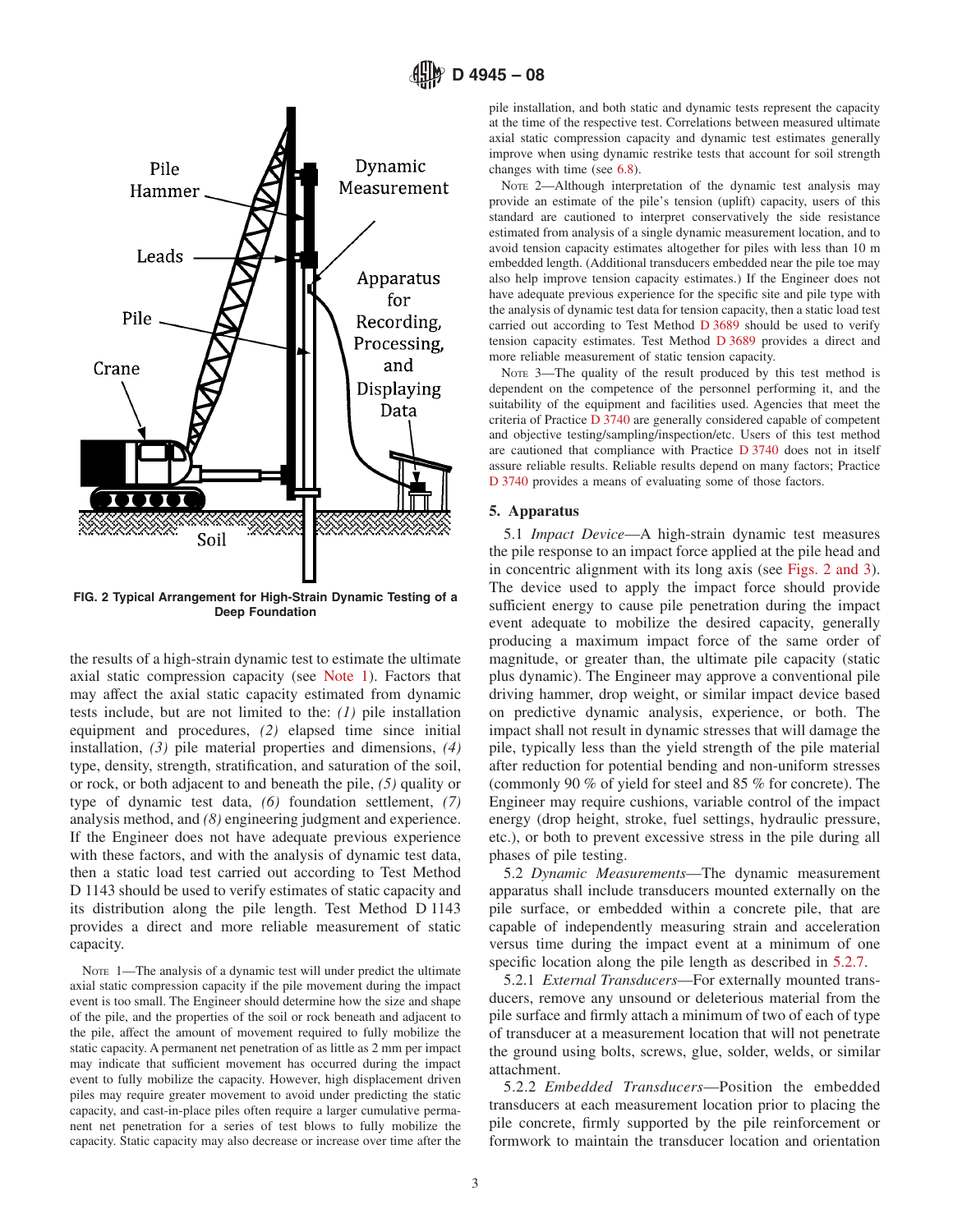

NOTE—Strain transducer and accelerometer may be combined into one unit on each side of the deep foundation.



during the concrete placement. When located near the pile head, one of each type of embedded transducer located at the centroid of the pile cross-section should provide adequate measurement accuracy, which may be checked by proportionality (see [6.9\)](#page-6-3). Embedded transducers installed along the pile length and near the pile toe help define the distribution of the dynamic load within the pile, but usually require data quality checks other than proportionality, such as redundant transducers (see [6.9\)](#page-6-3). Embedded transducers shall provide firm anchorage to the pile concrete to obtain accurate measurements; the anchorage and sensors should not significantly change the pile impedance.

5.2.3 *Transducer Accuracy*—The transducers shall be calibrated prior to installation or mounting to an accuracy of 3 % throughout the applicable measurement range. If damaged or functioning improperly, the transducers shall be replaced, repaired and recalibrated, or rejected. The design of transducers, whether mounted or embedded as single units or as a combined unit, shall maintain the accuracy of, and prevent interference between, the individual measurements. In general, avoid mounting or embedding acceleration, velocity, or displacement transducers so that they bear directly on the force or strain transducers, and place all transducers so that they have immediate contact with the pile material.

5.2.4 *Strain Transducers*—The strain transducers shall include compensation for temperature effects, and shall have <span id="page-3-1"></span>linear output over the full operating range (typically between –2000 and +2000 microstrain plus an additional allowance for possible strain induced by mounting on a rough surface). Attachment points shall be spaced (dimensions S and H in [Figs. 4-7\)](#page-3-0) no less than 50 mm and no more than 100 mm apart. When attached to the pile, their natural frequency shall be in excess of 2000 Hz.

5.2.4.1 As an alternate to strain transducers, axial force measurements can be made by force transducers placed between the pile head and the impact device, or affixed in the pile cross-section, although such transducers may alter the dynamic characteristics of the driving system, the dynamic pile response, or both. Force transducers shall have impedance between 50 and 200 % of the pile impedance. The output signal shall be linearly proportional to the axial force, even under eccentric load application. The connection between the force transducers and the deep foundation shall have the smallest possible mass and least possible cushion necessary to prevent damage.

<span id="page-3-3"></span>5.2.5 *Acceleration, Velocity, or Displacement Transducers*—Velocity data shall be obtained by using the dynamic measurement apparatus to integrate the acceleration signals from accelerometers. The accelerometers shall be directly attached to the pile surface, mounted to the pile with small rigid (solid, nearly cubic shape) metal blocks, or embedded in the pile. Do not use overhanging brackets or plastic

<span id="page-3-0"></span>

<span id="page-3-2"></span>Drill and Tap Holes for Strain Transducers, Accelerometers, and Cable Supports as Shown. Typically use 6 mm Bolt Size.

#### **FIG. 4 Typical Arrangement for Attaching Transducers to Pipe Piles**

NOTE—Shown as separate transducers or alternative combined transducers.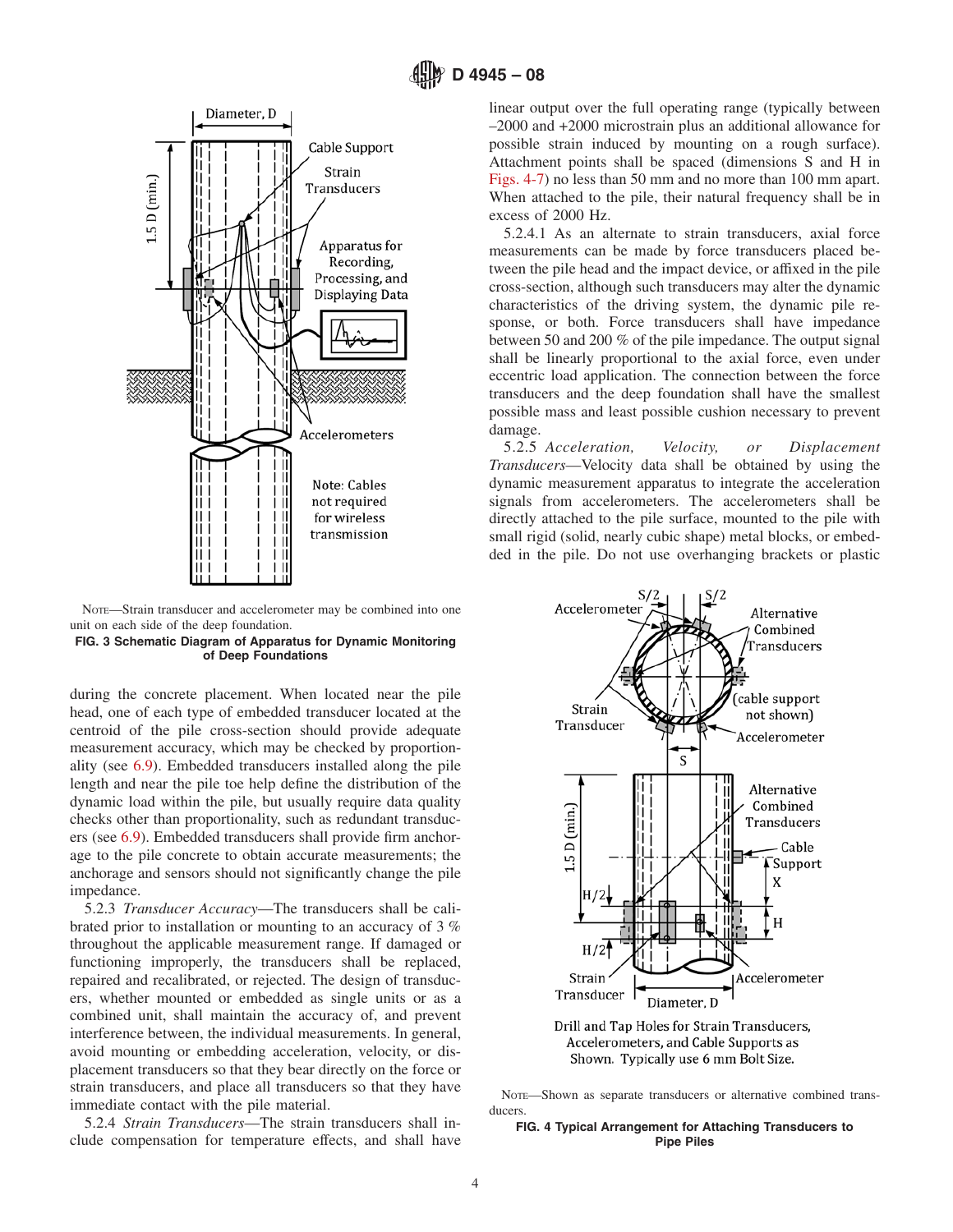**D 4945 – 08**



Set Bolt Anchors or Studs for Strain Transducers, Accelerometers, and Cable Supports as Shown. Typically use 6 mm Bolt

NOTE—Shown as separate transducers. **FIG. 5 Typical Arrangement for Attaching Transducers to Concrete Piles**

mounting blocks that can deform during impact. Accelerometers shall be linear to at least 1000 g and 1000 Hz for concrete piles. For steel piles, it is advisable to use accelerometers that are linear to at least 2000 g and 2000 Hz. For piezoelectric accelerometers using an AC coupled signal path, the resonant frequency shall be above 30 000 Hz when rigidly mounted, or above 10 000 Hz if the mounting is damped, and the time constant shall be at least 1.0 s to preserve the low frequency signal content. If piezoresistive accelerometers are used, then they should have a resonant frequency of at least 2500 Hz and a damped mounting. Alternatively, velocity or displacement transducers may be used to obtain velocity data, provided they are equivalent in performance to the specified accelerometers.

5.2.6 *Combined Transducers*—Force and velocity instrumentation may use individual transducers connected separately to the pile, or transducers connected together and attached to the pile as a combined unit.

5.2.7 *Placement of Transducers*—To avoid irregular stress concentrations at the ends of the pile, locate transducers a distance of at least 1.5 times the pile width from the top (or bottom) of pile as illustrated in [Figs. 4-7.](#page-3-0) (These figures are typical, but not exclusionary.) Align transducers with their sensitive direction parallel to the long axis of the pile. Arrange strain transducers so that when averaged their measurements cancel axial bending stresses. Arrange accelerometers so that when averaged their measurements cancel movements due to bending. Unless located at the pile centroid, place similar types



Use Lag Bolts for Strain Transducers, Accelerometers, and Cable Supports as Shown. Typically use 6 mm Bolt Size.

NOTE—Shown as combined transducers. **FIG. 6 Typical Arrangement for Attaching Transducers to Wood Piles**

of transducer so that they are symmetrically opposed and equidistant from the pile centroid in a plane perpendicular to the pile axis. Verify the final position, firm connection, and alignment of all transducers, both external and embedded. Section [6.9](#page-6-3) describes an important proportionality check required for both external and embedded transducers that helps verify measurement accuracy.

5.3 *Signal Transmission*—The signals from the transducers shall be transmitted to the apparatus for recording, processing, and displaying the data (see [5.4\)](#page-4-1) by means of a cable or wireless equivalent. An intermediate apparatus may be used for initial signal processing prior to transmission of the signal data to the apparatus for recording, processing, and displaying the data if the processing functions it provides meet the requirements of [5.4.](#page-4-1) Cables shall be shielded to limit electronic and other transmission interference. If wireless transmission is used, the signals arriving at the apparatus shall accurately represent the continuity and magnitude of the transducer measurements over the frequency range of the dynamic measurement apparatus.

<span id="page-4-1"></span><span id="page-4-0"></span>5.4 *Recording, Processing, and Displaying Data*:

5.4.1 *General*—The signals from the transducers (see [5.2\)](#page-2-8) shall be transmitted during the impact event to an apparatus for recording, processing, and displaying the data. The apparatus shall include a visual graphics display of the force and velocity versus time, non-volatile memory for retaining data for future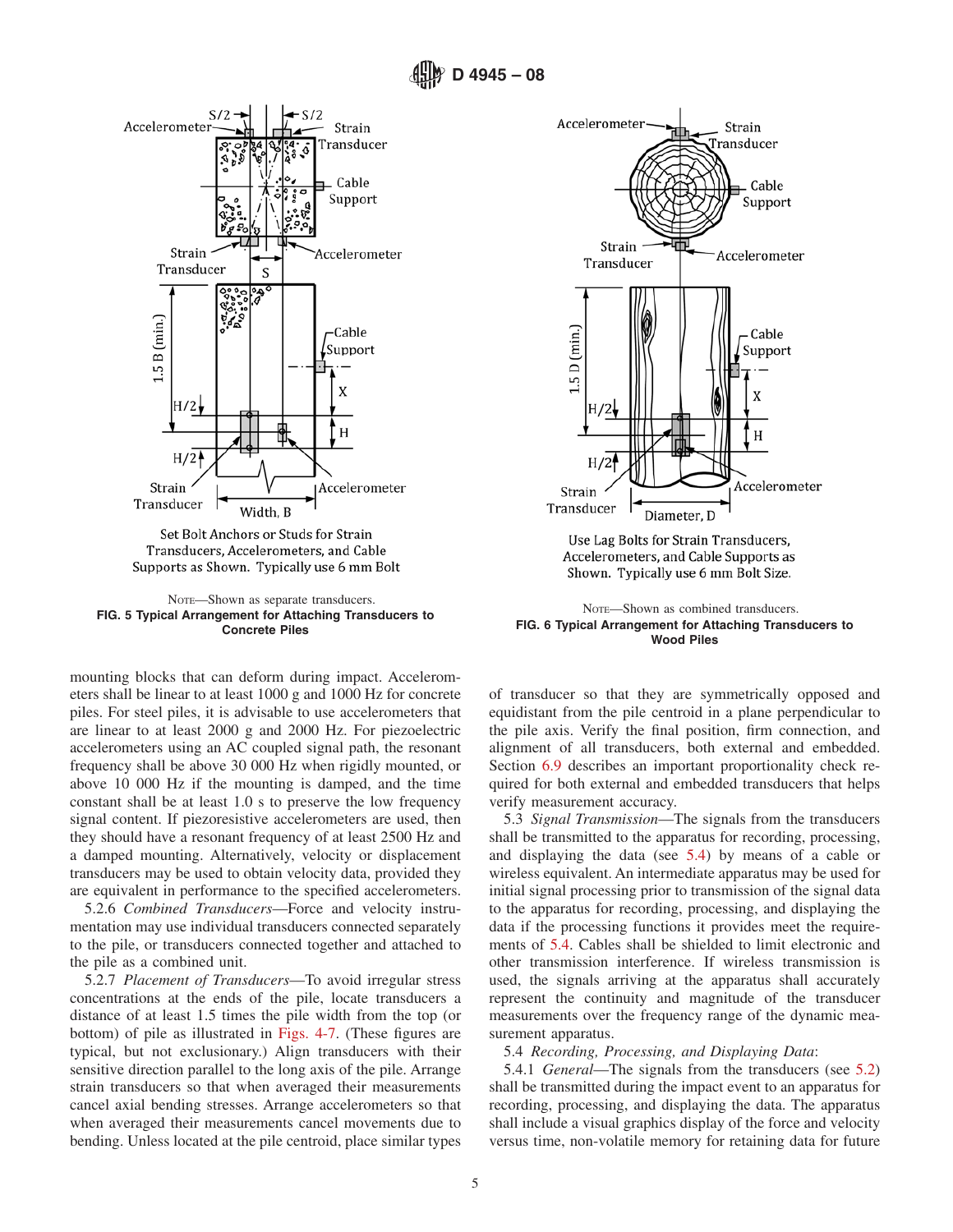





analysis, and a computational means to provide results consistent with Engineer's field testing objectives, for example, maximum stresses, maximum displacement, energy transferred to the pile, etc. The apparatus for recording, processing, and displaying data shall include compensation for temperature effects and provide a self-calibration check of the apparatus for recording, processing and displaying. No error shall exceed 2 % of the maximum signal expected. [Fig. 3](#page-3-1) shows a typical schematic arrangement for this apparatus.

5.4.2 *Recording Data*—The raw data from the transducers shall be recorded on site, electronically in digital form, with a minimum of 12 bit ADC resolution and including at most only the minimal processing required to obtain the force and velocity. Transducer data recorded after minimal processing shall also record the information required to recover the raw data signals for later reprocessing as needed, for example, calibrations, wave speed, mass density, pile area, etc. When determining velocity by analog integration of acceleration, or analog differentiation of displacement, use a minimum sample frequency for each data channel of 5000 Hz for concrete piles and 10 000 Hz for timber or steel piles. When determining velocity by digital integration of acceleration, or digital differentiation of displacement, use a minimum sample frequency for each data channel of 10 000 Hz for concrete piles and 40 000 Hz for timber or steel piles. Both analog and digital processing shall include signal conditioning that retains the frequency content appropriate to the sampling rate of the interpreted velocity signal. The minimum total time sampled for each impact event shall be the greater of 100 milliseconds or 3*L*/*c* (where *L* is the pile length and *c* is the pile material wave speed) with most of this time following the moment of impact as shown in [Fig. 1.](#page-1-0)

5.4.3 *Processing Data*—As a minimum, the apparatus for processing signals from the transducers shall provide the following functions:

5.4.3.1 *Force Measurements*—The apparatus shall provide signal conditioning for the force measurement system. If strain transducers are used (see [5.2.4\)](#page-3-2), the apparatus shall compute the net axial force on the cross-section of the pile. The force output shall be balanced to a reference level (for example, zero) prior to the impact event.

5.4.3.2 *Velocity Data*—If accelerometers are used (see [5.2.5\)](#page-3-3), the apparatus shall integrate the acceleration over time to obtain velocity. If displacement transducers are used, the apparatus shall differentiate the displacement over time to obtain velocity. If required, the apparatus shall zero the velocity between impact events and shall adjust the velocity record to account for transducer zero drift during the impact event.

5.4.3.3 *Signal Conditioning*—The signal conditioning for force and velocity shall have equal frequency response curves to avoid relative phase shifts and relative amplitude differences and retain all frequency components in the data below at least 2000 Hz.

<span id="page-5-2"></span>5.4.4 *Display of Data*—For each impact event, the raw or processed signals from the transducers specified in [5.2](#page-2-8) shall be displayed during data acquisition or replay as a function of time, such as on a digital graphics display.

5.4.5 *Field Supervision*—A qualified engineer shall directly supervise all field testing and assess data quality and reliability for later detailed evaluation (see [6.9\)](#page-6-3). Alternatively, field personnel may transmit the data concurrently as acquired to a qualified engineer supervising the testing from a remote location.

# **6. Procedure**

<span id="page-5-1"></span>6.1 *General*—Allow sufficient time for driven and cast-inplace deep foundations constructed of concrete to gain adequate structural strength prior to testing. Record applicable project information (Section [7\)](#page-7-0). Attach the transducers (Section [5\)](#page-2-9) to the deep foundation, perform any calibration checks recommended by the equipment manufacturer, and take the dynamic measurements for the impacts during the interval to be monitored together with routine observations of number of blows per unit penetration ("blow count") or set per blow. Determine the pile response to the high-strain dynamic test from a minimum of ten impact records during initial driving and, when used for soil resistance computations, normally from one or two representative blows at the beginning of a restrike.

<span id="page-5-0"></span>NOTE 4—**Warning:** Never approach a deep foundation being tested while the hammer or large drop weight is operating as materials or appurtenances may break free and jeopardize the safety of persons in the vicinity. Preferably the contractor crew will attach the transducers to the pile.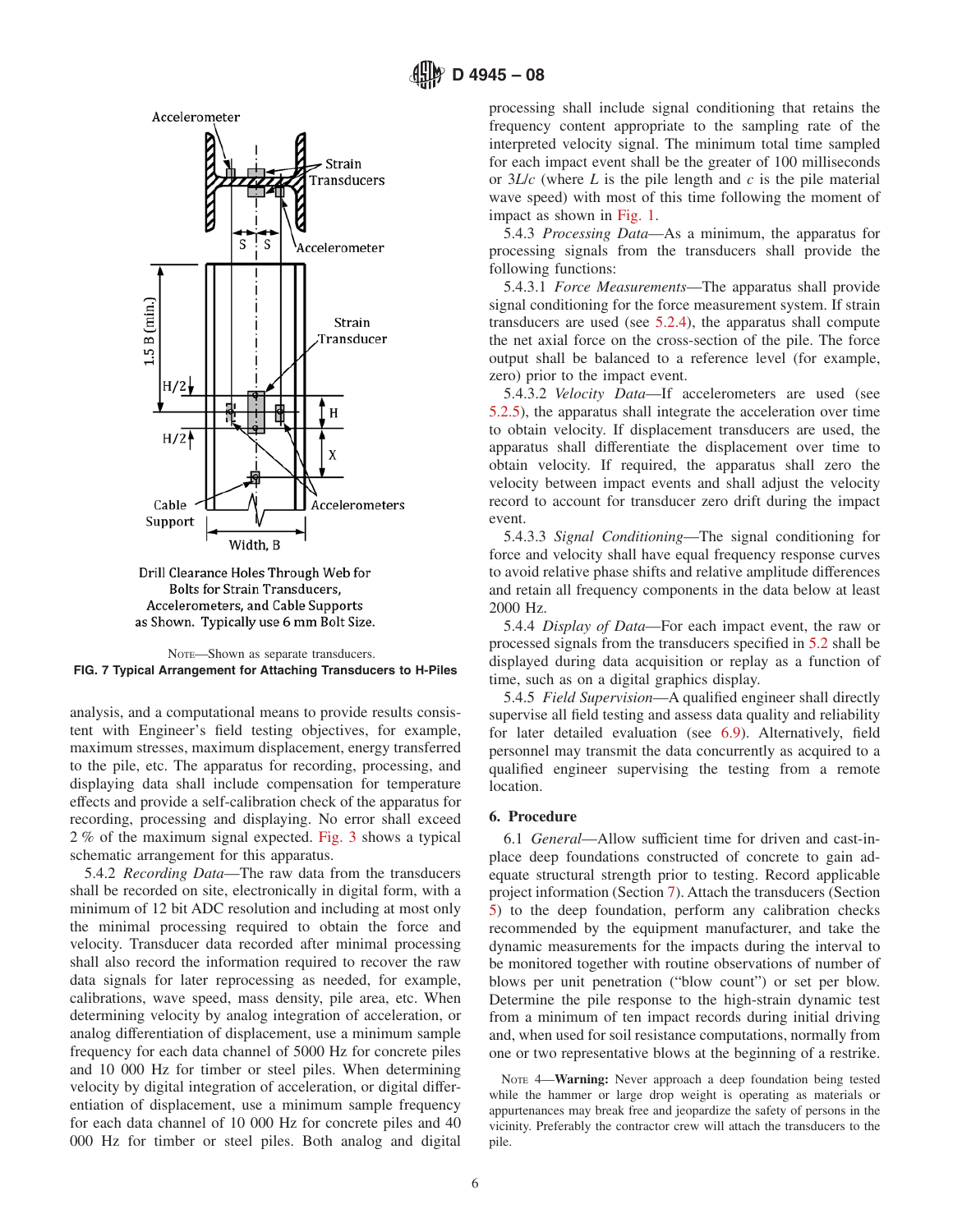6.2 *Determination of Wave Speed for Deep Foundations*— The wave speed of concrete or wood piles should preferably be determined from an early impact event if a tensile reflection from the pile toe is clearly identified. Divide two times the length of pile below transducers by the observed time between start of the impact (for example, initial sharp rise of the signal) and the start of the tensile reflection (for example, later relative velocity increase) to obtain the wave speed. For piles with instrumentation at both the head and near the toe, the wave speed can be calculated from dividing the distance between these locations by the time between impact arrivals at these locations. Alternatively, place the pile on supports or level ground free and clear from neighboring piles and obstructions. Then attach an accelerometer to the pile and strike the end of the pile with a sledge hammer of suitable weight. Take care not to damage or dent the pile. Record (see [5.4.2\)](#page-5-1) and display (see [5.4.4\)](#page-5-2) the accelerometer signal. Measure the total time between acceleration peaks for at least three cycles of reflection or 6*L*/*c* (where *L* is the pile length and *c* is the pile material wave speed). Divide the product of the number of cycles and twice the total pile length by this total time to determine the wave speed. The wave speed of structural steel piles can be assumed as 5123 m/s. Assumed wave speed values, and those determined during a low strain event, should be verified directly or indirectly if possible. The overall wave speed observed during a high-strain event as described above may differ (typically slower) from the local wave speed used to compute impedance because of variability in pile properties, degradation of pile material during repeated hammer blows, or splices in the pile length.

6.3 *Determination of Mass Density of Deep Foundations*— The density of each wood pile shall be determined from the total weight of the pile, or a sample of the pile, the corresponding volume, and the gravitational constant. The density of concrete or grout can be measured in a similar manner. Alternately, the density of concrete piles is often assumed to be  $2450 \text{ kg/m}^3$  and the density of grout used for auger-cast or similar types of piles is often assumed to be  $2150 \text{ kg/m}^3$ . The mass density of structural steel piles can be assumed as 7850 kg/m<sup>3</sup>. The mass density of composite deep foundations, such as concrete filled steel pipes, can be computed from a weighted average of the areas of the materials at each differing crosssection. Assumed and computed values of mass density should be verified directly if possible, or indirectly through their effect on impedance and proportionality (see [6.9\)](#page-6-3).

6.4 *Determination of Dynamic Modulus of Elasticity of Deep Foundations*—The dynamic modulus of elasticity (*E*) for concrete, wood, steel, or composite piles can be computed as the product of the square of the wave speed (determined as indicated in [6.2\)](#page-6-4) times the mass density ( $E = pc^2$ ). The dynamic modulus of elasticity may be assumed as  $207 \times 10^6$  kPa for structural steel. Assumed and computed values of the dynamic modulus of elasticity should be verified directly if possible, or indirectly through their effect on impedance and proportionality (see [6.9\)](#page-6-3).

NOTE 5—Alternatively, the static modulus of elasticity for concrete piles and wood piles may be determined from measurements made during a compression test performed in accordance with Test Methods [C 469](#page-0-4) or <span id="page-6-4"></span><span id="page-6-1"></span>[D 198](#page-0-5) respectively. The Engineer should then estimate the dynamic modulus (typically assumed 10 % greater) from this measurement.

6.5 *Preparation*—Mark the pile clearly at appropriate unit intervals to prepare for recording blow counts. Attach the transducers as described in Section [5.](#page-2-9) Determine the pile wave speed (see [6.2\)](#page-6-4) and density (see [6.3\)](#page-6-5). For concrete piles or concrete filled pipe piles, place a pile cushion made of plywood or other material with similar stiffness on top of the pile. For concrete filled pipe piles, the concrete must completely fill the pile top so that the impact is transferred through the pile cushion to the concrete. Position the impact device on the pile head to apply the impact force concentric with the long axis of the pile. Prepare the apparatus for recording, processing, and displaying data to receive the dynamic measurements and balance the strain (or force) and acceleration signals to their respective reference levels (for example, zero).

6.6 *Recording Hammer Information*—Record the mass of the hammer ram or drop weight. For drop hammers and single acting diesel and air/steam/hydraulic hammers, record the drop height of the ram or the ram travel length. For double acting diesel hammers, measure the bounce pressure, and for double acting steam or compressed air hammers, measure the steam or air pressure in the pressure line to the hammer. For hydraulic hammers or any of the previously listed hammer types, record the kinetic energy from the hammer readout when available. Record the number of impact blows per minute delivered by the hammer.

<span id="page-6-5"></span>6.7 *Taking Measurements*—Take, record, and display force and velocity measurements for each impact event. Compare the force and the product of velocity and impedance at the moment of impact (see [6.9\)](#page-6-3). Obtain the net permanent displacement per impact from the pile driving blow count record, or from marks placed on the pile prior to and after the test using the same reference, directly from the displacement transducers (if used), or by integration of the velocity versus time record (typically less reliable). Obtain the maximum energy transferred to the location of the transducers from the integral over time of force multiplied by velocity.

<span id="page-6-2"></span>6.8 *Time of Testing*—Dynamic tests performed during the initial installation of a driven pile typically monitor the performance of the impact device, the driving stresses in the pile, the pile integrity, and relative changes in capacity. If the test results are used for static capacity computations, then dynamic measurements should (also) be performed during restrikes of the deep foundation, after waiting a period of time following the initial installation sufficient to allow pore water pressure and soil strength changes to occur. (See [Note 1.](#page-2-3))

<span id="page-6-3"></span><span id="page-6-0"></span>6.9 *Data Quality Checks*—Confirm the accuracy of dynamic measurements obtained near the pile head by periodically checking that the average of the measured force signals and the product of the impedance and the average of the measured velocity signals agree proportionally at the moment of impact. Do not expect proportionality when reflections occur from pile impedance changes nearby and below the transducers or from soil resistance, such as for transducers near the pile bottom or, depending on the rise time to the initial force peak, transducers located between the pile head and the bottom. Reject non proportional data. Two velocity signals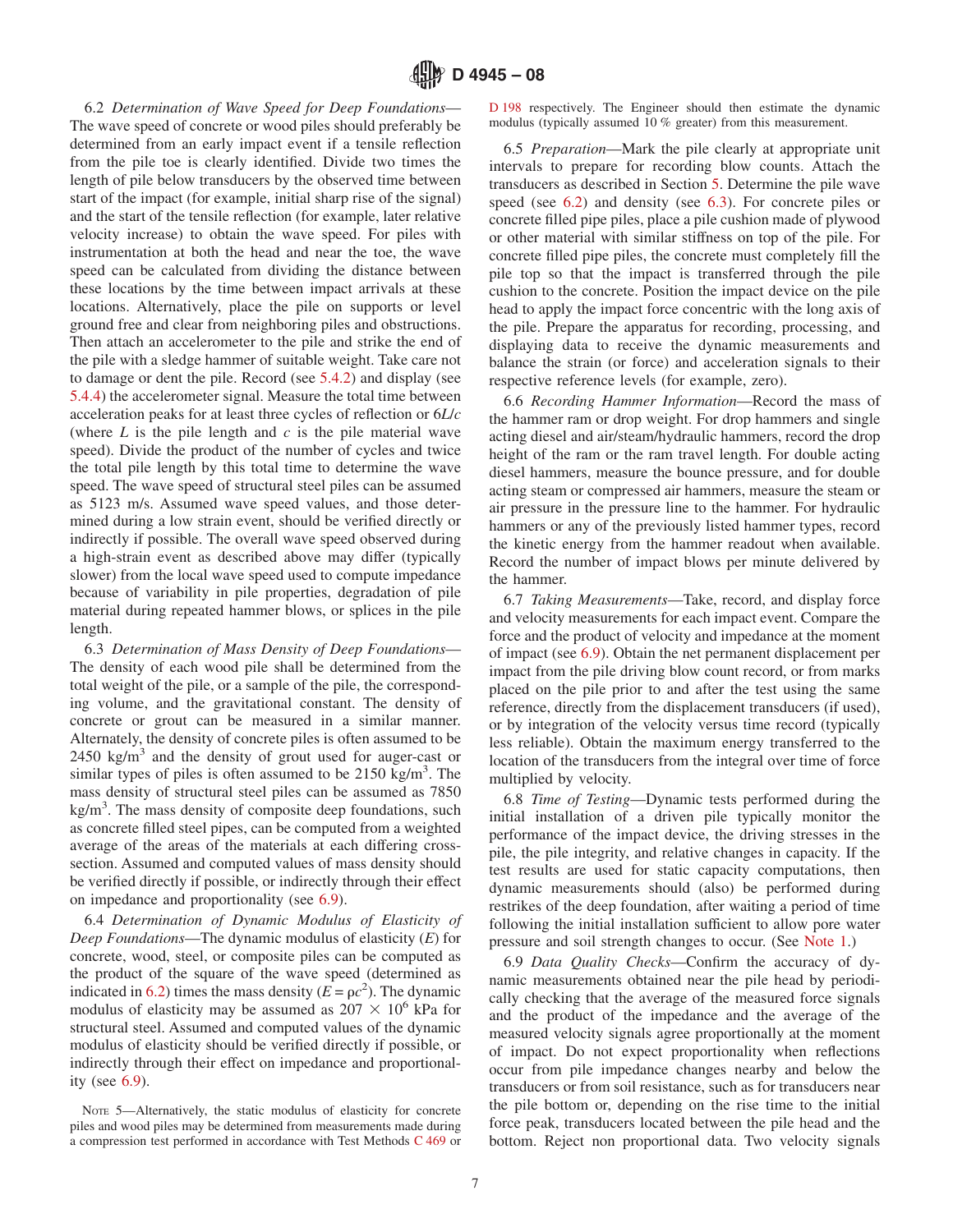should generally agree well at a particular measurement location, even though the two force signals may indicate significant bending. Two embedded strain measurements made in close proximity to the pile axis at the same location, or at adjacent locations on the pile axis, can provide a consistency check of each other. For piles with a high percentage of end bearing, analysis of measurements made near the pile head may provide confirmation of measurements near the pile bottom. For an impact device delivering relatively similar impacts, the force and velocity versus time over a series of consecutive impact events should be relatively consistent. Consistent and proportional signals of (average) force versus (average) velocity times pile impedance are the result of the transducer systems performing properly and the apparatus for recording, processing, and displaying data being properly calibrated. If the signals are not consistent, or are not in proportionality agreement, investigate the cause and correct as necessary. If the cause is loose or misaligned instrumentation, then correct the problem prior to continuing the test. If the cause is determined to be a transducer malfunction, it must be repaired or recalibrated, or both, before further use. If the cause cannot be determined and rectified, then the test is to be rejected. Perform self-calibration checks of the apparatus used for recording, processing, and displaying data periodically during testing as recommended by the manufacturer, and recalibrate before further use if found to be out of manufacturer's tolerance.

NOTE 6—It is generally recommended that all components of the apparatus for obtaining dynamic measurements and the apparatus for recording, processing and displaying data be calibrated at least once every two years to the standards of the manufacturer.

6.10 *Followers and Mandrels*—If a follower is used for installing and testing cast-in-place concrete deep foundations, this follower should have an impedance between 80 and 150 % of that of the deep foundation. However, additional caution and analysis may be required if the impedance is not within 10 % of that of the deep foundation. For mandrel-driven piles, the mandrel may be instrumented in a similar way to a driven pile provided that the mandrel is constructed of a single member with no joints.

6.11 *Testing Cast-in-Place Deep Foundations*—For testing cast-in-place piles it is often advantageous to build up the top of the pile to encase protruding reinforcement, to strengthen it for the impact using a steel shell, or to eliminate excessive excavation (sensors must be mounted at least 1.5 diameters below the impact location). The pile top should be flat and square to the longitudinal pile axis, and should be protected with plywood cushions, or other cushion material of uniform thickness. A thick steel plate may also be placed on top of the plywood to distribute the impact. Preferably apply a series of single impact blows using a drop mass having a weight of at least 1 to 2 % of the desired ultimate test capacity, beginning with a low drop height to check transducer function and pile stresses and then progressing to greater drop heights to mobilize additional pile capacity. For externally mounted transducers, carefully select transducer locations having sound concrete, and grind or sand the pile as necessary to obtain a smooth, flat, clean surface on which to mount the transducers

parallel to the pile axis. Because cast-in-place piles may have non uniform material properties and a variable, irregular cross-section, when using externally mounted transducers consider placing four strain transducers equally spaced around the perimeter and as described in [5.2.7.](#page-4-0) The average force determined from each diametrically opposed pair of transducers can then be compared together, and with the average velocity as in [6.9,](#page-6-3) to assess the data quality of all force measurements.

NOTE 7—The strength and dynamic modulus of elasticity for cast-inplace deep foundations depends on the quality and the age of concrete, and can vary considerably over the cross-section and along the length of the deep foundation. The dynamic modulus of elasticity as calculated from the wave speed (see [3.2\)](#page-0-6) will therefore be an average value which may differ from the modulus at the transducer location. If the cast-in-place deep foundation is encased in a steel shell, then use a composite mass density and composite dynamic modulus of elasticity.

# <span id="page-7-0"></span>**7. Report**

7.1 The report of the load test shall include any information required by the Engineer plus the following information when applicable and as available.

- 7.2 *General*:
- 7.2.1 Project identification and location, and
- 7.2.2 Log(s) of nearby or typical test boring(s).
- 7.3 *Deep Foundation Installation Equipment*:

7.3.1 For driven piles: description of driving methods and installation equipment used for driving piles, testing piles, or both as appropriate, for example, make, model, and type of hammer, size (ram weight and stroke), manufacturer's energy rating, capabilities, operating performance levels or pressures, fuel settings, hammer cushion and pile cushion descriptions with cushion exchange details, and description of lead type and any special installation equipment such as a follower, mandrel, punch, pre-drill or jet.

7.3.2 For cast-in-place concrete piles: description of construction methods, drilling or augering equipment, and concrete or grout placement, for example, type of drill rig, type and dimensions of drill tool(s), auger(s), and cleanout tool(s), tremie, concrete or grout pump, and casings.

- 7.4 *Test Pile(s)*:
- 7.4.1 Identification (name and designation) of test pile(s),
- 7.4.2 Required ultimate axial static compressive capacity,

7.4.3 Type and dimensions of deep foundation(s) including nominal or actual cross-sectional area, or both, length, wall thickness of pipe or casing, and diameter (as a function length for tapered or composite deep foundations),

7.4.4 For driven or cast-in-place concrete piles: date(s) test pile constructed or cast, design and measured concrete cylinder strengths and date of test(s), density, effective prestress, and description of internal and external reinforcement (type, grade, size, length, number and arrangement of prestress wire, longitudinal bars, lateral ties, and spiral stiffeners; casing or shell size and length),

7.4.5 For steel piles: steel designation, grade, minimum yield strength, and type of pile (for example, seamless or spiral weld pipe, H section designation),

7.4.6 For timber piles: length, straightness, preservative treatment, tip and butt dimensions (and area as a function of length), and measured density for each pile,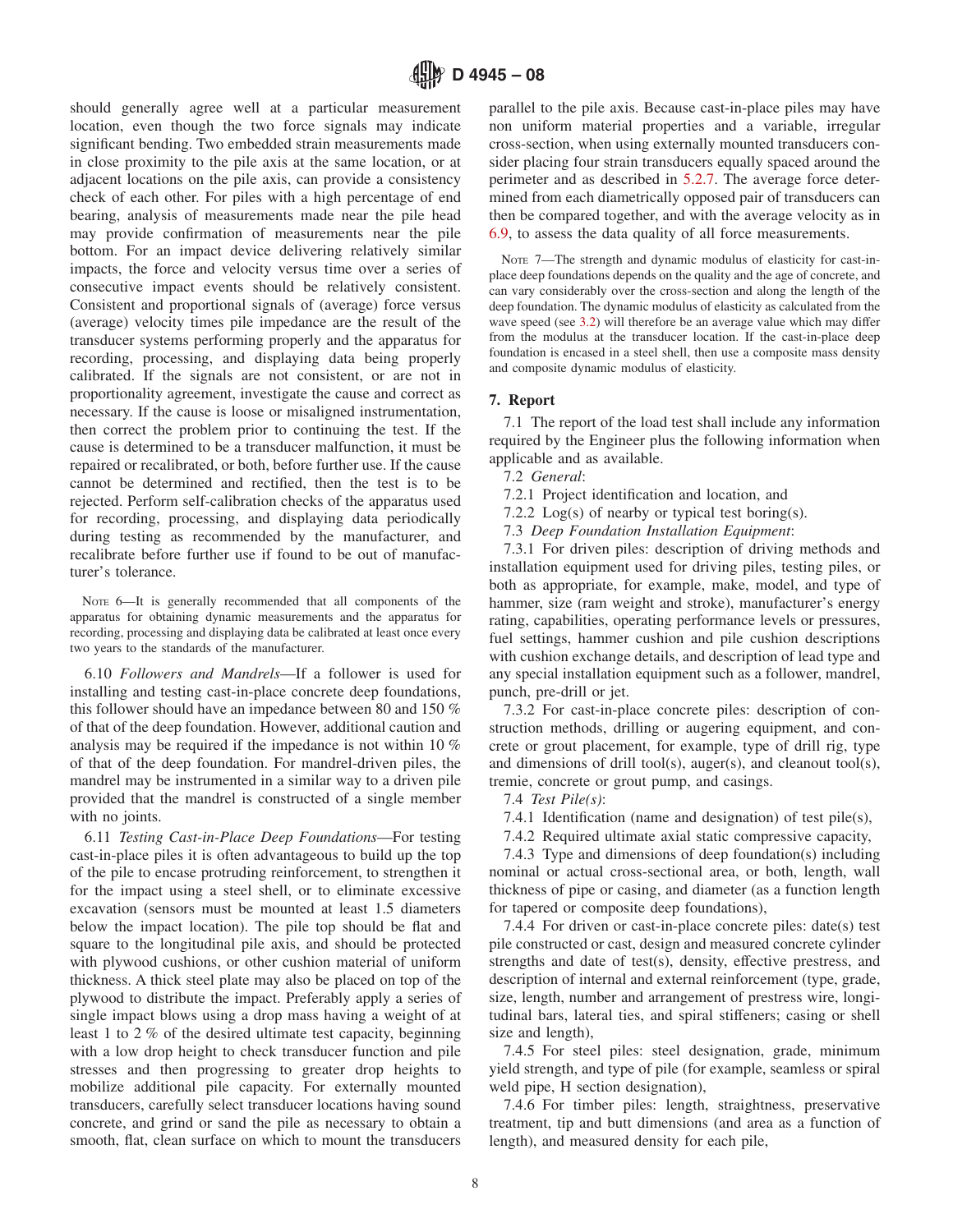7.4.7 Description and location of splices, special pile tip protection, and any special coatings applied if applicable,

7.4.8 Inclination angle from vertical, design and installed, and

7.4.9 Observations of deep foundations including spalled areas, cracks, head surface of deep foundations.

7.5 *Deep Foundation Installation*:

7.5.1 For cast-in-place piles, include the volume of concrete or grout placed in deep foundation (volume versus depth, if available), and a description of installation procedures used, such as casing installation or extraction,

7.5.2 For driven piles, include date of installation, driving records with blow count, and hammer stroke or operating level for final unit penetration,

7.5.3 Elevations of the pile top, pile bottom, and ground surface referenced to a datum, and

7.5.4 Cause and duration of installation interruptions and notation of any unusual occurrences.

7.6 *Dynamic Testing*:

7.6.1 Description of the dynamic test apparatus, including make, model, analog or digital velocity integration, sampling rate, transducers, measurement location(s), etc.,

7.6.2 Date of test(s), sequence of testing (for example, "end of driving" or "beginning of restrike"), and elapsed time since end of initial driving for restrikes,

7.6.3 Density, wave speed, and dynamic modulus of elasticity of the test deep foundation,

7.6.4 Penetration resistance (blows per unit penetration, or set per blow) and embedment depth,

7.6.5 Graphical presentation of velocity and force measurements in the time domain for representative blows,

7.6.6 Analysis method(s) used to interpret or evaluate test measurements,

7.6.7 Interpretation of the test measurements, including measurements down the pile if applicable, to estimate as appropriate the overall magnitude of the dynamic and static axial compressive capacity mobilized at the time of testing, the distribution of the dynamic and static axial compressive capacity along the pile length, and the engineering properties of the pile and the soil or rock adjacent to the pile as used in the interpretation,

7.6.8 Comments on the performance of the impact device as measured by the energy transferred into the deep foundation with comparison to manufacturer's rating or ram weight and drop height,

7.6.9 Comments on the driving stresses within the deep foundation, and whether measured or estimated through analysis,

7.6.10 Comments on the integrity of the deep foundation, and

7.6.11 Numerical summary of measured and interpreted results, with statistical analysis as appropriate.

#### **8. Precision and Bias**

8.1 *Precision*—Test data on precision is not presented due to the nature of this test method. It is either not feasible or too costly at this time to have ten or more agencies participate in an in situ testing program at a given site. The inherent variability of the soil, or rock, or both surrounding the pile, the pile driving apparatus, and the pile itself adversely affect the determination of precision.

8.1.1 The Subcommittee D18.11 is seeking any data from the users of this test method that might be used to make a limited statement on precision.

8.2 *Bias*—There is no accepted reference value for this test method, therefore bias cannot be determined.

## **9. Keywords**

9.1 augered piles; deep foundations; drilled shafts; driven piles; driving stresses; dynamic testing; pile bearing capacity; pile driving hammer performance; pile integrity

## **SUMMARY OF CHANGES**

Subcommittee D18.11 has identified the location of selected changes to this standard since the last issue (D 4945 – 00) that may impact the use of this standard (approved Oct. 1, 2008).

(*1*) Change title and text to include deep foundations that function similar to driven piles, specifically cast-in-place piles. (*2*) Inclusion of current D18 caveats, [D 6026,](#page-0-7) and [D 3740.](#page-0-8)

(*3*) Require supervision by a qualified engineer during test planning and field work.

(*4*) Refer approval of testing variations to the "Engineer" in responsible charge of the foundation design.

(*5*) Added definitions in Terminology, especially "wave speed" and "particle velocity."

(*6*) Improve and clarify "Significance and Use."

(*7*) Addition of embedded and combined transducers.

<span id="page-8-0"></span>(*8*) More specific and updated requirements for transducers and for processing, recording, displaying data.

(*9*) More complete Procedure, including determination of wave speed, density, and modulus, an improved description of data quality checks, and consideration of the time of testing effects.

- (*10*) Updated and condensed reporting requirements.
- (*11*) Updated figures to show more generic test equipment.